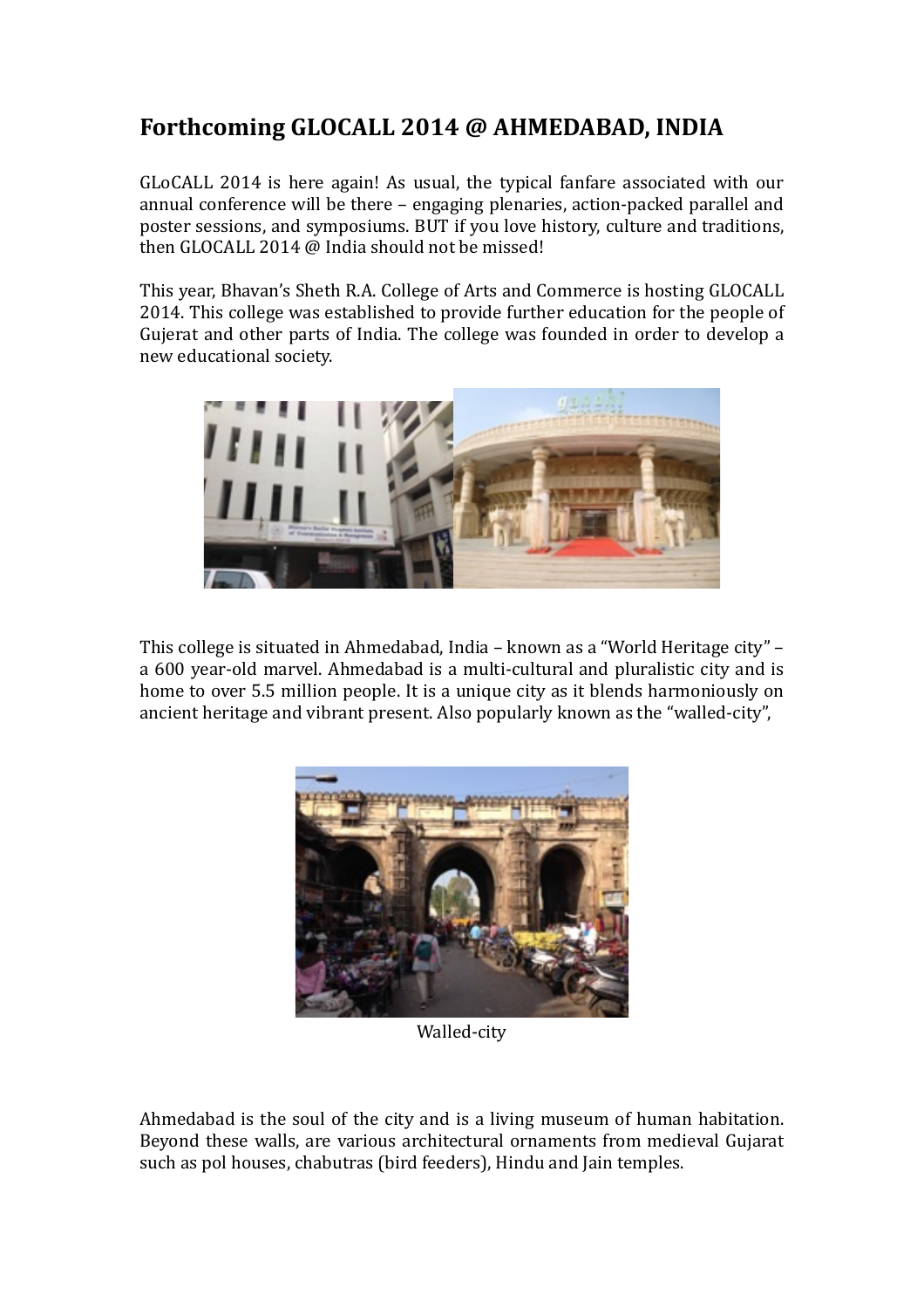## **Interesting Things To Do**

### **Heritage Walk**

Ahmedabad is a very old city. It is about 600 years old. The old city was constructed by Ahmad Shah with all its gates and Hindus, Jains and Muslim population stayed within its precincts ever since. The flavour of the inter coexistence and culture can be sampled if you partake in the Heritage Walk. The heritage walks takes one through a journey looking at archaic and beautiful havelis, temples and mosques, winding through narrow lanes and souks. The walk starts at the Swaminarayan temple daily at about 8 o clock in the morning and ends at Juma Masjid. The total extent is 1.5 km only. The fee charged is a nominal Rs. 30 per person for tourists. There are volunteers who act as guides. They are voungsters having a good command of the English language.

First of all, a small presentation is shown as of what all we would cover in our walk. This presentation is given in the room in the Swaminarayan temple complex. 



Swaminarayan temple

Then we proceed for the walk. It takes you through narrow passages of old Ahmedabad. 

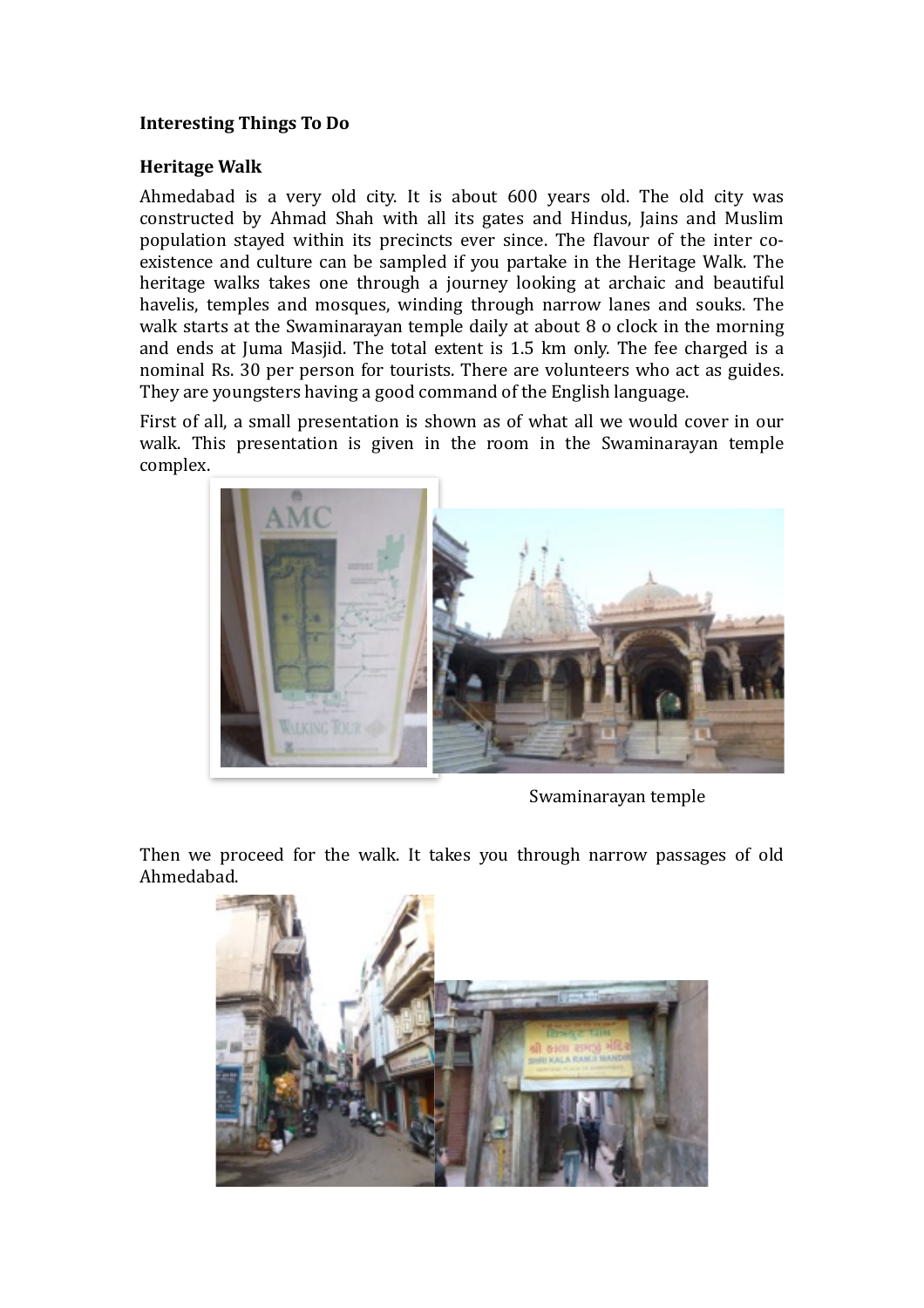#### Narrow passage-ways of old Ahmedabad

Then there are bird feeders, pols (means entrances/doors to a place). At that time each sect of people had houses in vicinity and that locality could be entered through a pol which had a guard room over it to regulate the entry of the people.





Bird-feeders

Then there are secret passages in case of invasions or emergencies and to my surprise it had arrows showing the direction of underground sewage system (very advanced and scientific in context of the era in which it was made). This walk includes entry to personal temples of the people living there. So one has to maintain the time frame because we have to go to people's home during permitted time only. Then there comes a place where there are parrot holes made in houses so that parrots could live there (no need to make nest). On the floor a large number of squirrels could be seen feeding.

This walk shows a lot of diversity in architecture of ancient India as one could see Mughal, Persian, Maratha, Chinese and English architecture through the streets. The walk ends at The Juma Masjid, a very big and beautiful mosque.



Diversity in architecture styles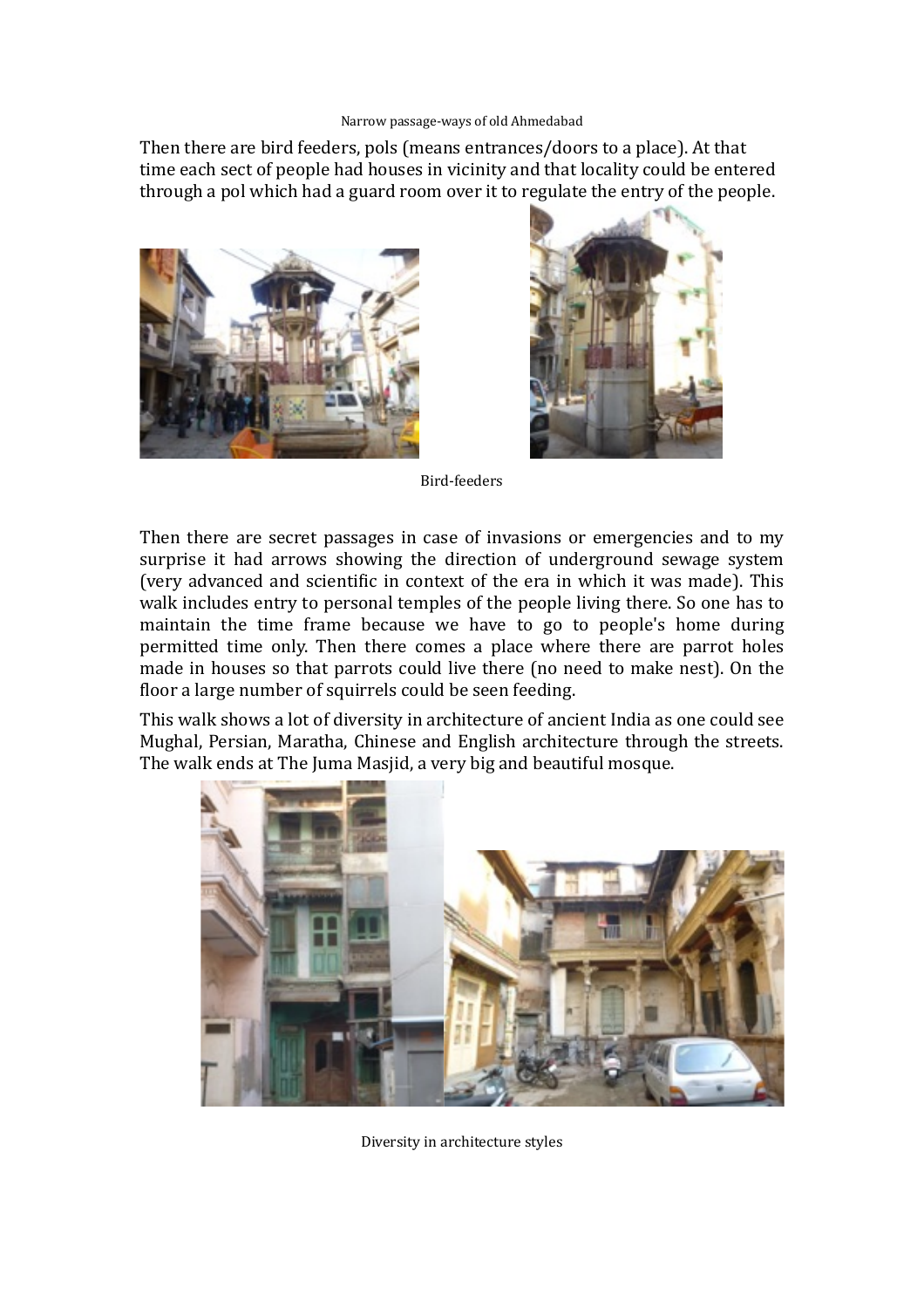### **Juma Masjid**

The Iuma Masjid is huge and awe inspiring. It is located right in the middle of the busiest part of town yet inside is serene and peaceful. The architecture is of the time of the Mugal kings and truly breath taking. Juma Masjid is quite large, impressive, and beautiful. Sitting in the middle of the old city and noisy crowded bazaars, it's a remarkably quiet and peaceful place.



The mosque is an incredibly attractive building that blends Islamic principles with Hindi design and carving. If you walk on to a crowded old city street, you will never imagine a large, hidden, beautiful place of peace like the Juma Masjid. One of the largest mosques in India it is so well hidden that we almost missed it. Six steps up and you're away from the maddening market on all sides. The carvings are gorgeous and the pillars make it one of the most unique mosques in India.

### **Akshardham Temple @ Ghandhinagar**



A must visit for people who would like to see some of India's Cultural, Spiritual, Architectural and Mythological Heritage, all at one place. This is a temple complex of Bhagwan Swami Narayan. The complete complex is a wonderful piece of architecture. This place has some really cool amusement rides in side the temple garden. The temple itself is so scenic and beautiful. The entire ambiance is that of heaven. Over and above all this is the fabulous laser and water show. It is one of the best shows i have seen and rank on an international standard. The sound the water works the laser and most important the story it all tells is brilliant and a must watch.